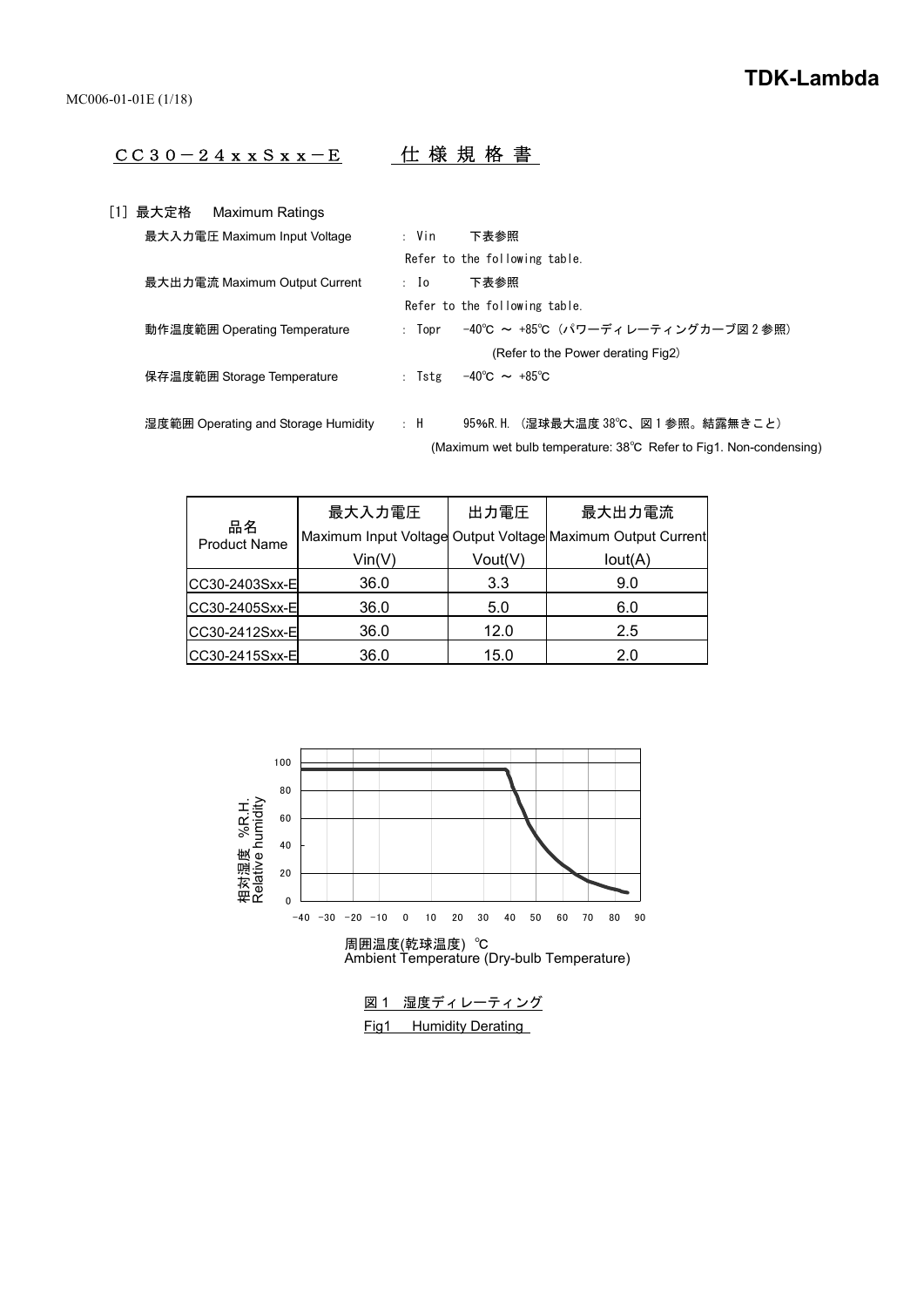パワーディレーティング Power Derating 設置方法により、部品の温度上昇が異なります。図 2-1 に記した指定部位(A~E 点)の温度が 125℃以下になる様にして、 ご使用ください。

 The temperature rises of components are different depending on the installation method. The temperature of the measurement points of Fig 2-1( $A \sim E$ ) must use it at 125°C or less.



図 2-1 測定ポイント Fig2-1 Measurement Point

 弊社測定環境によるパワーディレーティングカーブを図 2-2~図 2-9 に示しますので、ご参照下さい。 The derating curve by our measurement environment is shown from Fig2-2 to Fig2-9. Please refer.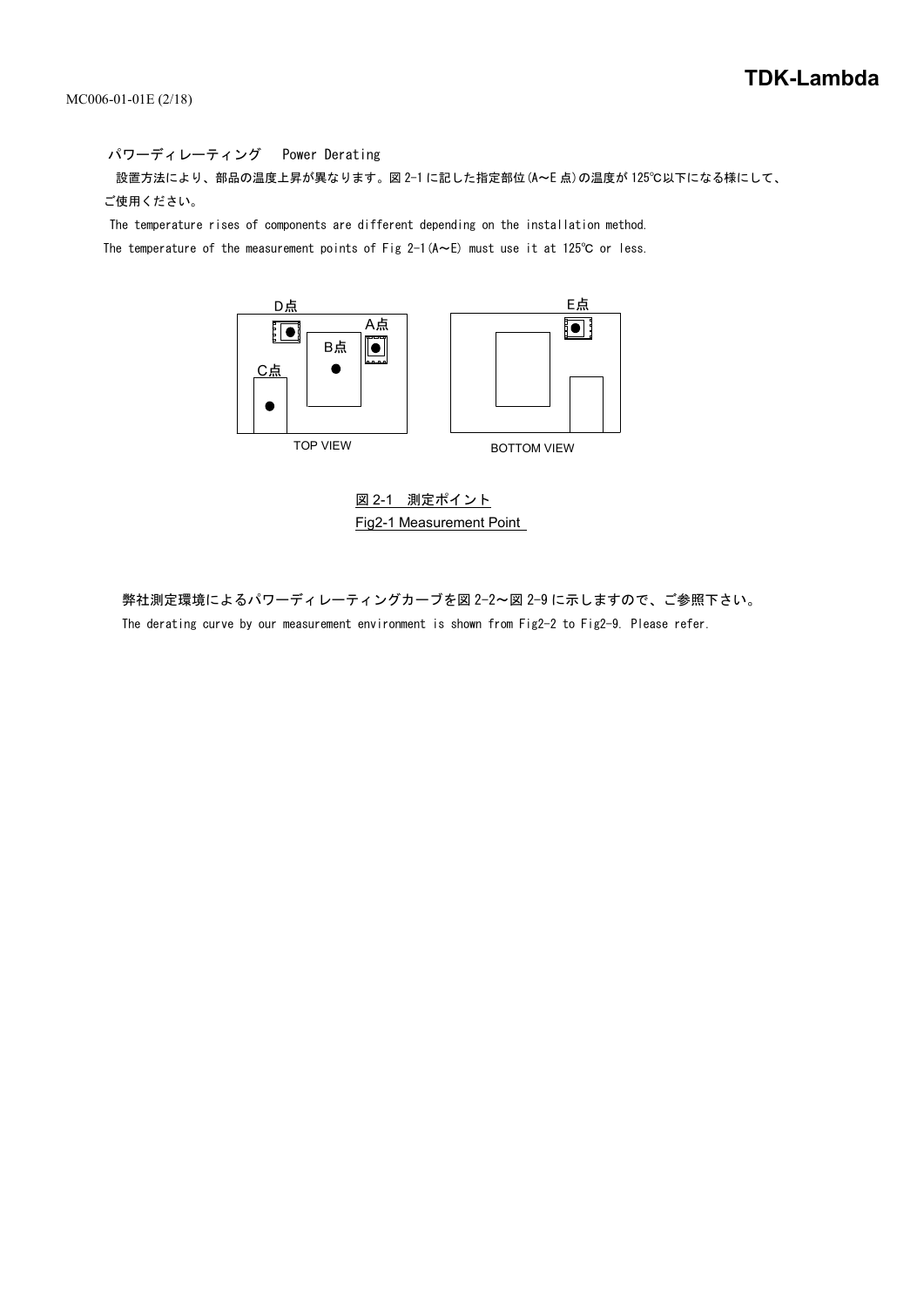

図 2-2 パワーディレーティング (CC30-2403SxP-E) Fig2-2 Power Derating (CC30-2403SxP-E)



図 2-3 パワーディレーティング (CC30-2405SxP-E) Fig2-3 Power Derating (CC30-2405SxP-E)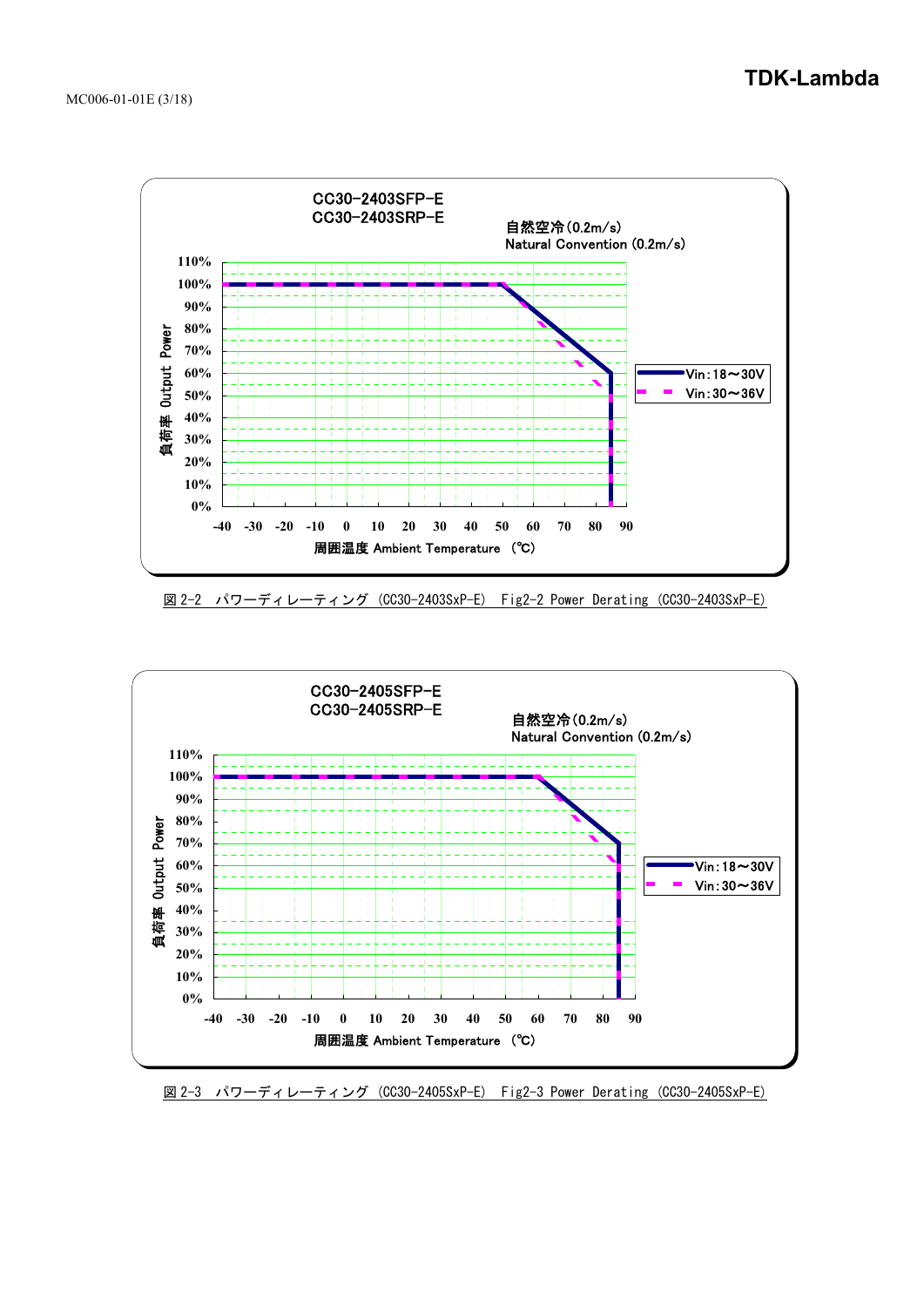

図 2-4 パワーディレーティング (CC30-2412SxP-E) Fig2-4 Power Derating (CC30-2412SxP-E)



図 2-5 パワーディレーティング (CC30-2415SxP-E) Fig2-5 Power Derating (CC30-2415SxP-E)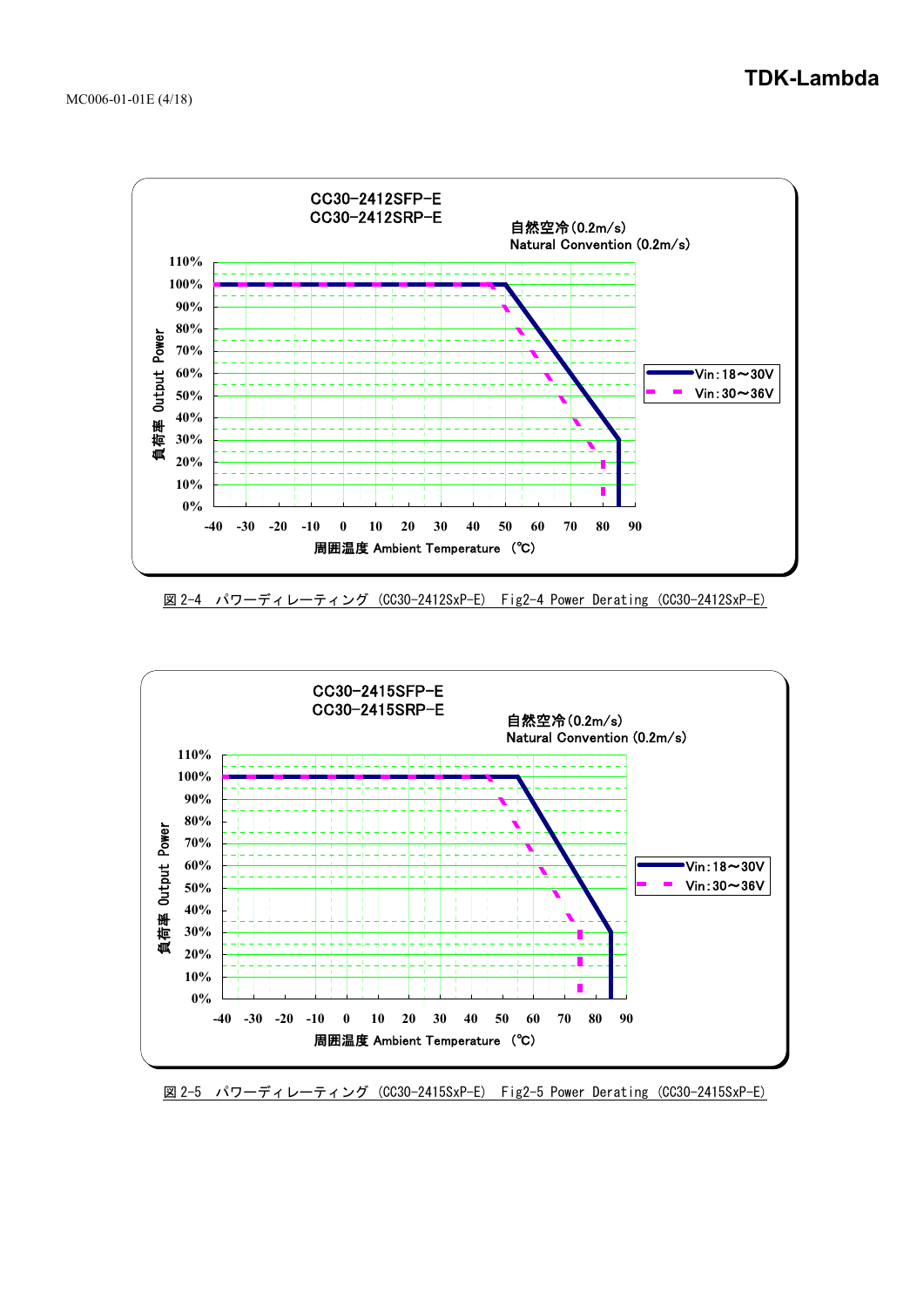

図 2-6 パワーディレーティング (CC30-2403SxH-E) Fig2-6 Power Derating (CC30-2403SxH-E)



図 2-7 パワーディレーティング (CC30-2405SxH-E) Fig2-7 Power Derating (CC30-2405SxH-E)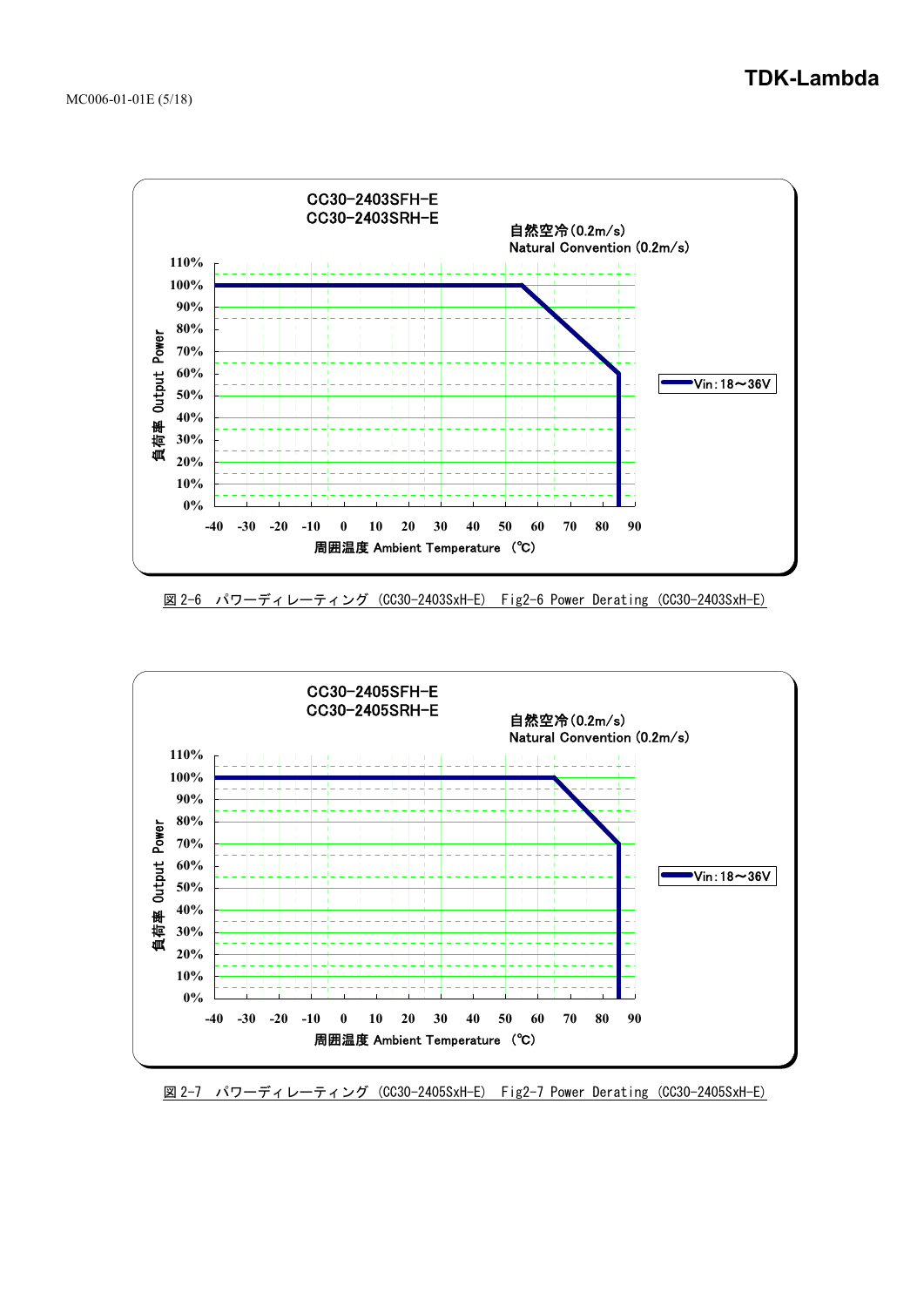

図 2-8 パワーディレーティング (CC30-2412SxH-E) Fig2-8 Power Derating (CC30-2412SxH-E)



図 2-9 パワーディレーティング (CC30-2415SxH-E) Fig2-9 Power Derating (CC30-2415SxH-E)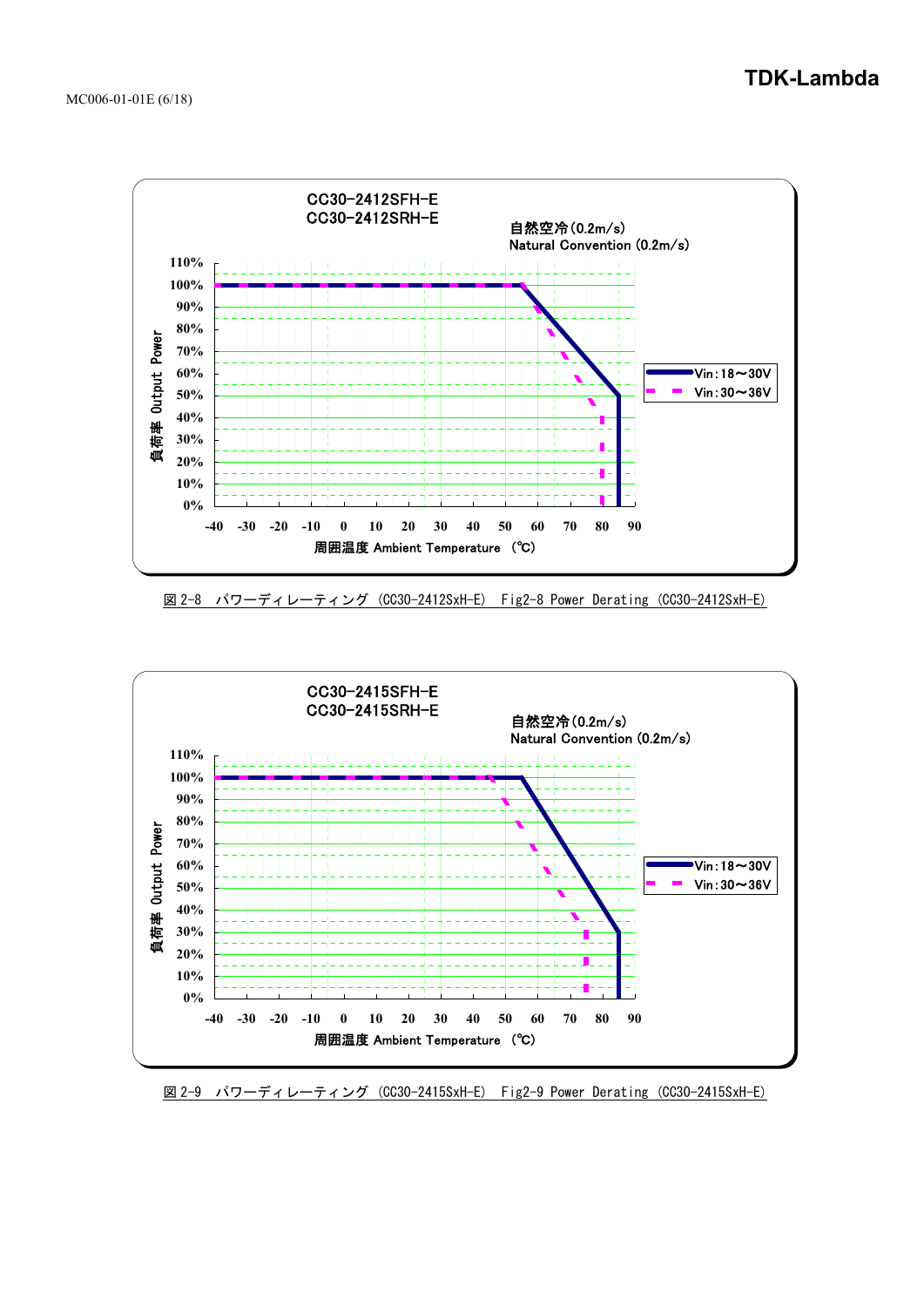|                                               |                                               |                                |                                                                                                              | $X$ Ta=-40 $^{\circ}$ C ~ +85 $^{\circ}$ C |
|-----------------------------------------------|-----------------------------------------------|--------------------------------|--------------------------------------------------------------------------------------------------------------|--------------------------------------------|
|                                               | 項目<br>Item                                    | 単位<br>Unit                     | 規格値<br><b>SPEC</b><br>CC30-24-xxSxxE                                                                         |                                            |
|                                               | 定格入力電圧<br>Rated Input Voltage                 |                                |                                                                                                              | 24                                         |
| 入力条件                                          | 入力電圧範囲<br>Input Voltage Range                 |                                | $\vee$                                                                                                       | $18 - 36$                                  |
| Input Condition                               | 動作開始電圧<br><b>Operating Startup Voltage</b>    |                                | V                                                                                                            | $16 - 18$                                  |
|                                               | 動作開始-停止電位差<br><b>Hysteresis Voltage</b>       |                                | V                                                                                                            | min. 1.0                                   |
|                                               |                                               | 入力-出力間<br>Input - Output       | Vdc                                                                                                          | DC1000 1min. or<br>AC500V 1min.            |
| 絶縁耐圧<br><b>Dielectric</b>                     | ケース品<br>With Metal case                       | 入力-ケース間<br>Input - Metal Case  | <b>Vdc</b>                                                                                                   | DC500 1min. or<br>AC500V 1min.             |
| strength voltage                              |                                               | 出力-ケース間<br>Output - Metal Case | <b>Vdc</b>                                                                                                   | DC500 1min. or<br>AC500V 1min.             |
|                                               | ケースなし品<br>Without Metal case   Input - Output | 入力-出力間                         | Vdc                                                                                                          | DC1500 1min.                               |
| 外付け<br>コンデンサ容量                                | CC30-2403Sxx-E, CC30-2405Sxx-E                |                                | <b>uF</b>                                                                                                    | Max. 4700                                  |
| External<br>Capacitor Value                   | CC30-2412Sxx-E, CC30-2415Sxx-E                |                                | <b>uF</b>                                                                                                    | Max. 2200                                  |
| ノイズ(輻射、伝導)<br>Noise(Radiation, Conduction)    |                                               |                                | VCCI Class A 準拠<br>conform to VCCI Class A                                                                   |                                            |
| 安全規格<br>Safety Standards                      |                                               |                                | UL62368-1, CSA62368-1, EN62368-1<br>UL60950-1, CSA60950-1, EN60950-1<br>(Expire date of 60950-1: 20/12/2020) |                                            |
|                                               |                                               |                                |                                                                                                              |                                            |
| 重量                                            | ケース品<br>With Metal case                       |                                |                                                                                                              | Max. 20                                    |
| Weight<br>ケースなし品<br><b>Without Metal case</b> |                                               | g                              | Max. 15                                                                                                      |                                            |

# [2] 定格及び特性共通規格 Ratings and Common Specifications

※1 弊社測定条件による

By our measurement environment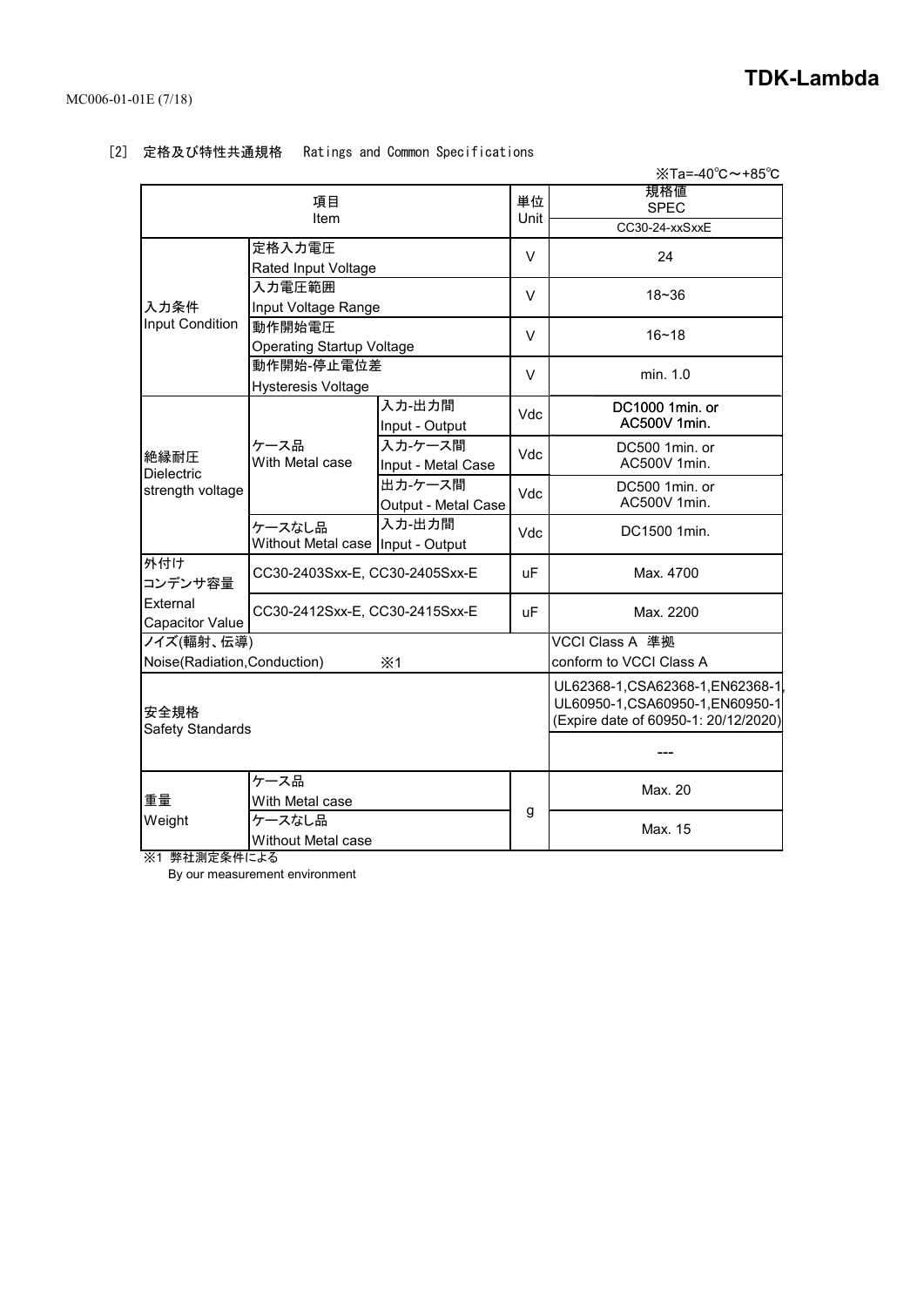# [3] インターフェイス規格 Interface Specifications

|                          |                              |                                                                   |                          |                               |          |     | $\text{\%}$ Ta=-40∼+85℃ |            |
|--------------------------|------------------------------|-------------------------------------------------------------------|--------------------------|-------------------------------|----------|-----|-------------------------|------------|
| 端子名称<br>Terminal<br>Name | 端子機能<br>Terminal<br>Function | 項目<br>Item                                                        | 略号<br>Symbol             | 条件<br>Condition               |          |     | MIN TYP MAX             | 単位<br>Unit |
|                          |                              | 流入電流<br>Inflow current                                            | $I_{\rm RCI}$            |                               | ---      |     | 500                     | uA         |
| <b>RC</b>                | リモート<br>オン・オフ                | 許容印加電圧<br>Impressed voltage of allowance                          | V <sub>RCI</sub>         |                               | ---      |     | $+V$ in                 | $\vee$     |
|                          | Remote<br>$ON O$ FF          | 閾値オン電圧<br>ON: Threshold voltage                                   | $V_{RCON}$               |                               | $\Omega$ |     | 1.2                     | $\vee$     |
|                          |                              | 閾値オフ電圧<br>OFF: Threshold voltage                                  | <b>V<sub>RCOFF</sub></b> |                               | 10       | --- | $+V$ in                 | $\vee$     |
|                          |                              | 流出電流<br>Outflow current                                           | <b>LALMLO</b>            |                               | ---      | --- | 100                     | uA         |
|                          | アラーム                         | 流入電流<br>Inflow current                                            | <b>ALMLI</b>             |                               | ---      |     | 10                      | mA         |
| <b>ALM</b>               | Alarm                        | 異常時出力電圧<br>Output voltage<br>(abnormality condition)              |                          | $V_{ALMLO}$ $I_{ALMLI}$ =10mA | ---      |     | 0.30                    | $\vee$     |
|                          |                              | 定常時許容印加電圧<br>Impressed voltage of allowance<br>(normal condition) | V <sub>ALMHI</sub>       |                               | ---      |     | $+V$ in                 | $\vee$     |

### [4] 電気的特性 Electrical Characteristics

|                                         | 入力                                           |        | 出力           |          | 出力                    |             |            | 出力                    |                           |       | 出力                            |                           | 出力                        | 出力リップル        |                  | 発振   |
|-----------------------------------------|----------------------------------------------|--------|--------------|----------|-----------------------|-------------|------------|-----------------------|---------------------------|-------|-------------------------------|---------------------------|---------------------------|---------------|------------------|------|
| 品名                                      | 電圧                                           |        | 電圧           |          | 電流                    |             |            | 過電流保護                 |                           |       | 過電圧保護                         |                           | 低電圧保護                     | バズ電圧          | 効率<br>Efficiency | 周波数  |
|                                         | Input                                        | Output |              | Output   |                       | Output Over |            | Output Over           |                           |       | Output Ripple<br>Output Under |                           | Frequency                 |               |                  |      |
| <b>Product Name</b>                     | Voltage                                      |        | Voltage      |          | Current               |             |            |                       | <b>Current Protection</b> |       |                               | <b>Voltage Protection</b> | <b>Voltage Protection</b> | Noise Voltage | [%]              | typ. |
|                                         | $IV1 \times 1$<br>$[A] \times 2$<br>[A]<br>M |        |              |          | $M \times 3$          |             | [V]max. *3 | $[mV] \times 4$       | typ. $\divideontimes 5$   | [kHz] |                               |                           |                           |               |                  |      |
| CC30-2403Sxx-E                          | $18 \sim 36$                                 | 3.3    | $-3\% + 5\%$ |          | $\tilde{\phantom{a}}$ | 9           | 9.27       | $\tilde{\phantom{a}}$ | 12.60                     | 3.80  | $\tilde{\phantom{a}}$         | 4.79                      | 2.97                      | 50            | 91.5             | 500  |
| CC30-2405Sxx-E                          | $18 \sim 36$                                 | 5.0    | $-3\% + 5\%$ | $\Omega$ | $\tilde{\phantom{a}}$ | 6           | 6.18       | $\tilde{\phantom{a}}$ | 8.40                      | 5.75  | $\tilde{\phantom{a}}$         | 7.25                      | 4.50                      | 50            | 92.0             | 500  |
| CC30-2412Sxx-E 18~36 12.0 -3%.+5%       |                                              |        |              | $\Omega$ | $\tilde{\phantom{a}}$ | 2.5         | 2.58       | $\tilde{\phantom{a}}$ | 3.50                      | 13.80 | $\tilde{\phantom{a}}$         | 17.40                     | 10.80                     | 150           | 92.0             | 500  |
| CC30-2415Sxx-E   18∼36   15.0   -3%.+5% |                                              |        |              |          | $\tilde{\phantom{a}}$ |             | 2.06       | $\tilde{\phantom{a}}$ | 2.80                      | 17.25 | $\tilde{\phantom{a}}$         | 21.75                     | 13.50                     | 150           | 92.0             | 500  |

※1 入力変動、負荷変動、温度変動を含む Contained Line Regulation,Load Regulation and Temperature Regulation.

※2 パワーディレーティングカーブによる Refer to the Power derating curve.

※3 低電圧保護回路が動作する電圧 The voltage of the low-voltage protection circuit operating.

(電源再投入又はリモートコントロール機能により、復帰)

(Recovery can be achieved by restarting the input power source or by using the remote control function.)

※4 測定周波数帯域100MHz Measurement frequency band 100MHz.

※5 入力電圧TYP、出力電流TYP、Ta=25℃の時 With Nominal Input Voltage,Nominal Output Current,Ta=25℃

※6 指定のない限り、温度(20±15)℃、湿度(65±20)%RH とします。 Ambient Temperature : 20±15℃ Relative Humidity : 65±20%RH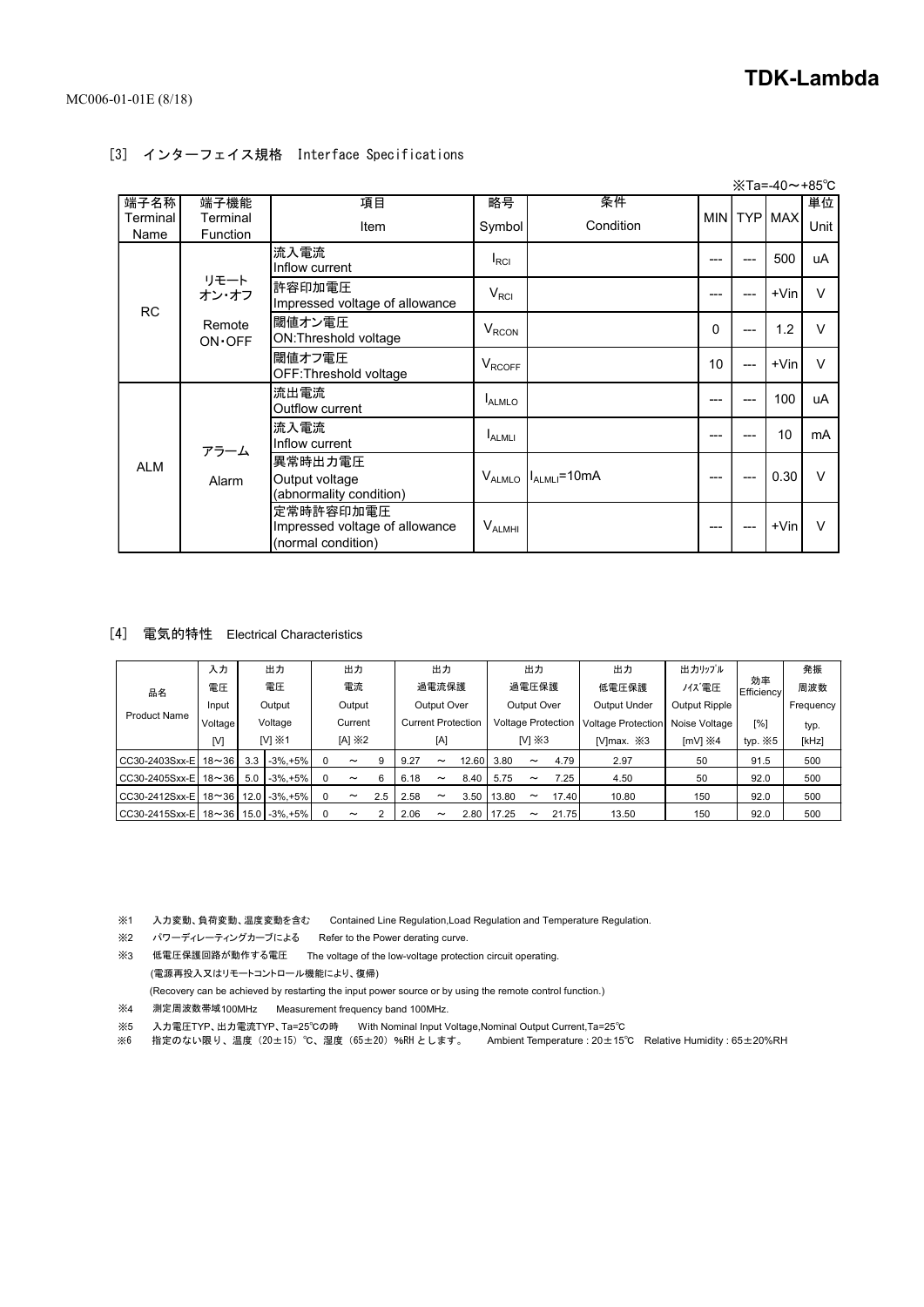#### [5] 測定回路 Test Circuit



※ 入力・出力電圧は製品端子部で測定する。

Input Voltage and Output Voltage are measured at the terminal of the product.

※ 出力リップルノイズの測定方法は、JEITAに基づく方法とする。 The measuring method of the output ripple noise is a method based on JEITA.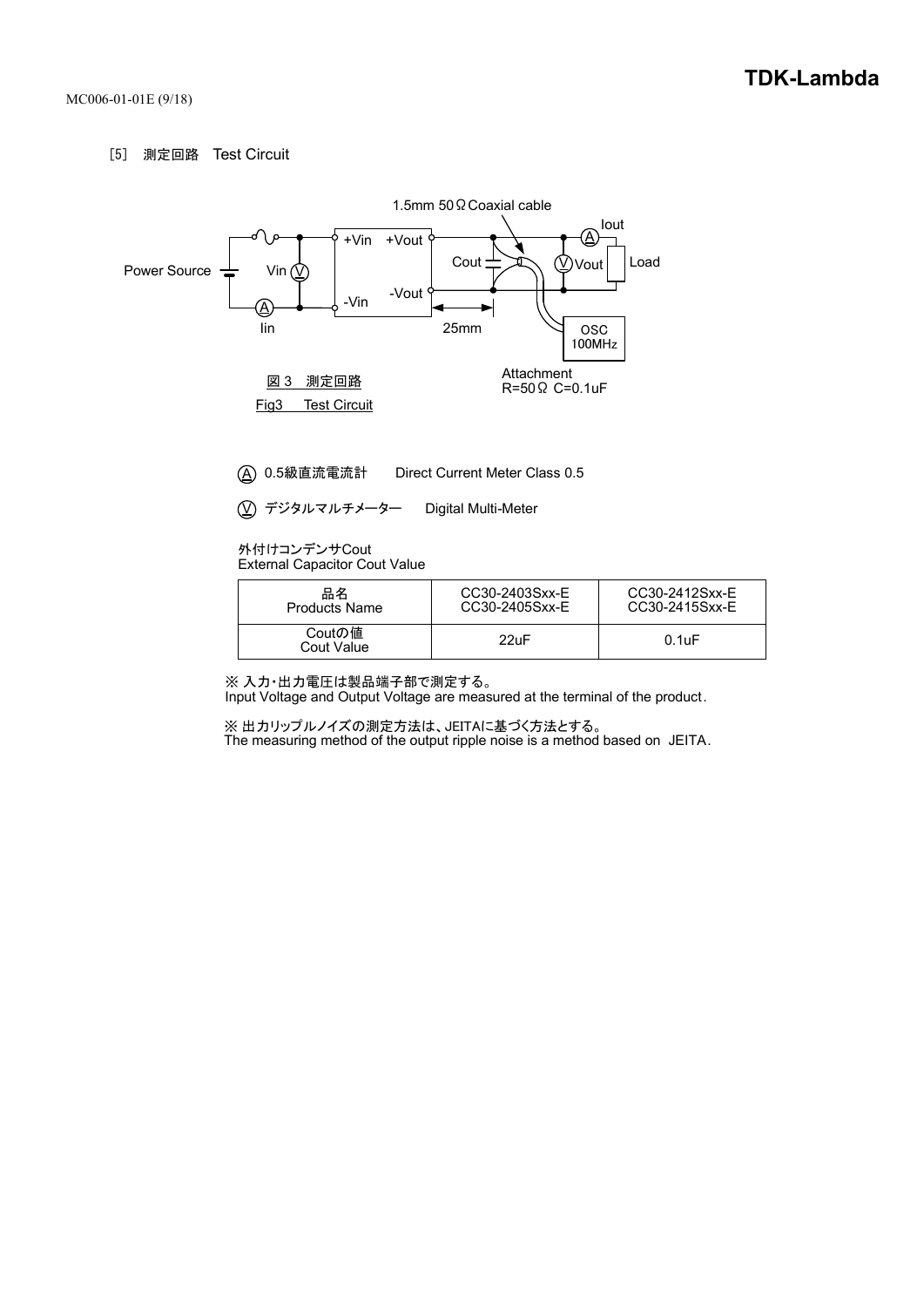[6] 信頼性試験 Reliability

下記信頼性試験を満足しています。

The DC-DC converters shall meet the following reliability requirements:

| 項目 Item                             | 試験条件 Test Conditions                                                                                                                                                                                         | 評価 Criteria                                                                                                     |
|-------------------------------------|--------------------------------------------------------------------------------------------------------------------------------------------------------------------------------------------------------------|-----------------------------------------------------------------------------------------------------------------|
| 高温負荷<br><b>High Temperature</b>     | 50°C $(+5/-0)$ °C<br>温度<br>Temp.<br>$\sim 10$<br>時間<br>1000h<br>Time :<br>通電<br>Bias<br>(Vin : typ. / Load : max.)                                                                                           |                                                                                                                 |
| 熱衝撃<br><b>Heat Shock</b>            | $-40$ (+0/-3) °C / 30 minutes<br>低温<br>Lower temp.<br>高温 Upper temp.<br>+85 $(+3/-0)$ °C / 30 minutes<br>$\mathcal{L}^{\pm}$<br>100cycle<br>Cvcle<br>$\sim 100$<br>No bias<br>非通電                            |                                                                                                                 |
| 耐湿断続負荷<br>Humidity cycle            | 温度 Temp.<br>60 $(+5/-0)$ °C<br>$90 \sim 95\%$ R.H.<br>湿度 Humid :<br>ON/OFF<br>1h:ON / 3h:OFF<br>Cycle<br>250cycle<br>$\mathcal{L}_{\mathcal{A}}$<br>通電 Bias<br>(Vin : typ. / Load : max.)<br>$\sim 10^{-11}$ | 試験前後で電気的特性、<br>外観に異常のないこと。                                                                                      |
| 振動<br>Vibration                     | 振動数 Peak Acceleration : 10 ~ 55Hz<br>掃引時間 Sweep Time : 15 minutes<br>全振幅 Amplitude : 1.52mmp-p<br>振動時間 Vibration Time: 2 hours each in X, Y and Z directions.<br>非通電<br>No bias                              | No abnormality in<br>electrical characteristics or<br>external appearance, either<br>before or after, the test. |
| 衝撃<br>Shock                         | 加速度 Peak Acceleration : 100G<br>持続時間 Duration of the pulse : 6ms<br>衝撃回数 Number of test:<br>各方向3回、計18回<br>Three times for each direction.<br>18 times in total.<br>非通電 No bias                               |                                                                                                                 |
| 高温放置<br>High Temperature<br>Storage | $85^{\circ}$ C<br>温度 Temp.<br>$\sim$<br>: 1000h<br>試験時間 Time                                                                                                                                                 |                                                                                                                 |
| はんだ付け性<br>Solderability             | 温度 Temp. : 245±5℃<br>時間<br>Time :<br>$5 \pm 1s$                                                                                                                                                              | 新しいはんだで80%以上覆<br>われること。<br>80% or more must be<br>covered with new solder.                                      |
| 端子強度<br>Lead Strength               | 引っ張り試験 Tensile Strength : 5 (N)<br>$10 \pm 1 s$<br>曲げ試験 Torsion Strength : 2.5 (N) 薄手方向に曲げる<br>It bends to thin direction.                                                                                   | 破損、緩みが無いこと。<br>There must be no breakage<br>or loosening.                                                       |
| 低温起動<br>Temperature<br>Low<br>Start | 温度 Temp.<br>$-40 \pm 3$ °C<br>÷<br>72h<br>試験時間<br>Time<br>$\mathcal{L}$                                                                                                                                      | 正常に起動すること。<br>Normal start.                                                                                     |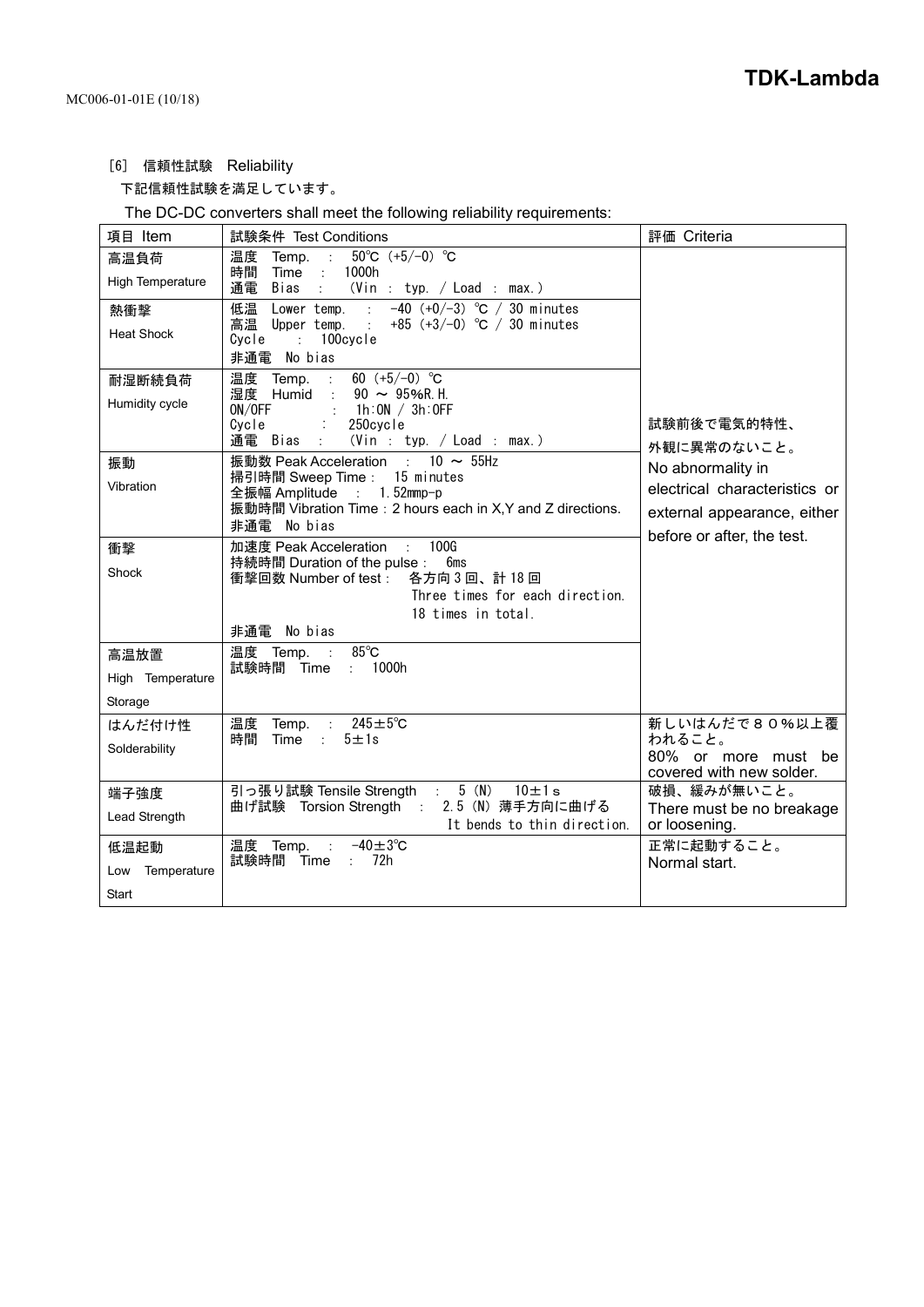[7] 半田付け条件 Solderability

#### CC30-24xxSFx-E (DIP type)

| 半田ディップの場合(DIP) |                    | 260°Cmax 10sec max. |                       |
|----------------|--------------------|---------------------|-----------------------|
| 半田ゴテの場合(IRON)  | $380^{\circ}$ Cmax |                     | 3sec max. (1time/PIN) |

#### CC30-24xxSRx-E (SMD type)

 鉛フリー半田・高温リフロープロセス条件を図 4 に示します。 リフロー回数は、1 回までとします。 Lead free solder / high temperature reflow process conditions are shown in Fig4.

The number of reflow is 1 time.



 図 4 SMD タイプのリフロープロセス条件 Fig4 Reflow process conditions for SMD type.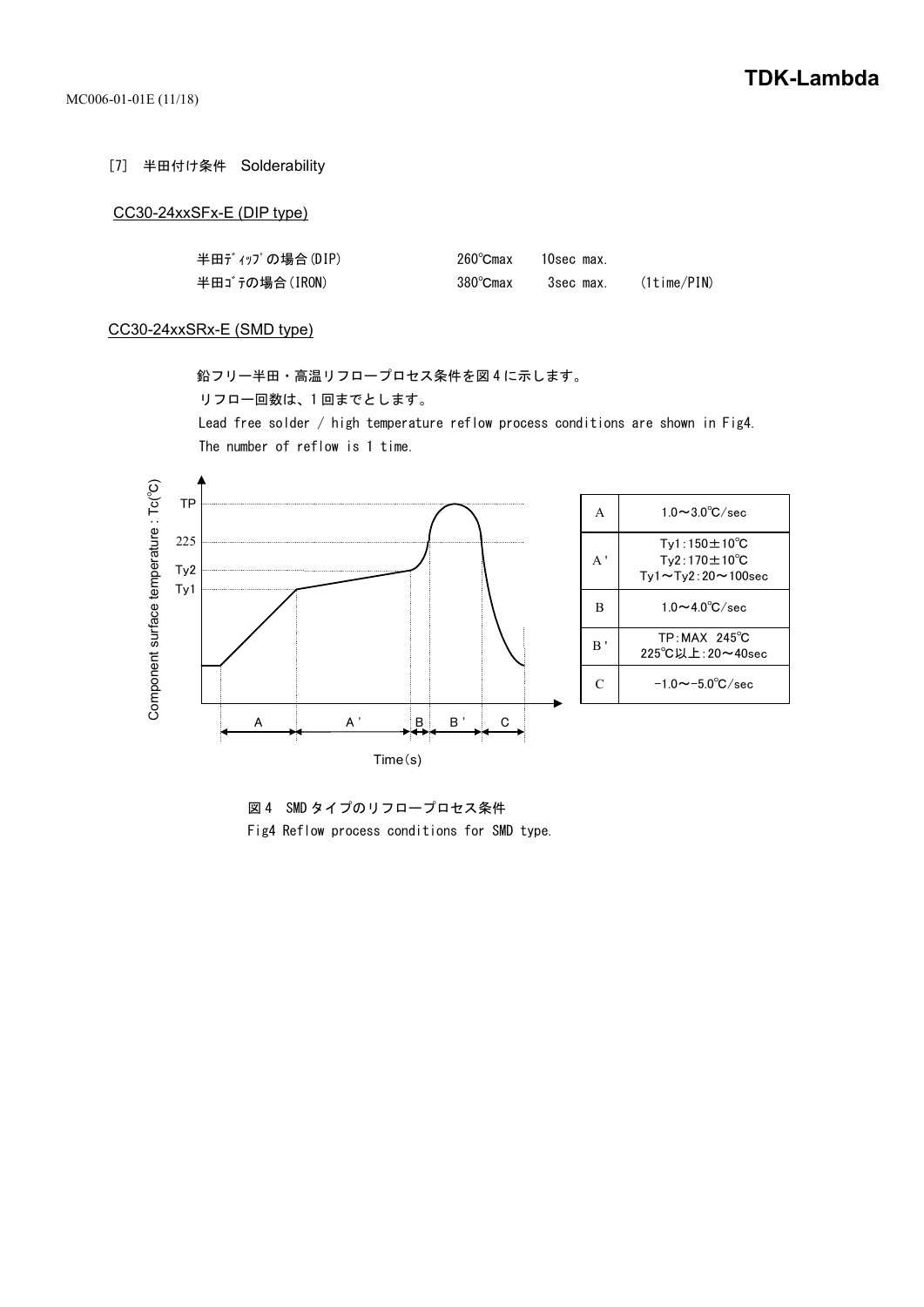#### [8] 製品管理 Product Control

本製品は、多層基板を使用しております。取り扱い方法によってはリフロー時にパターン断線等の不具合が発生する可 能性があります。製品管理は下記の要領で行って下さい。(JEDEC レベル 3)

This product uses the multilayer board. There is a possibility that the trouble of the pattern disconnection etc. occurs at the reflow depending on the handling method. The product Control must do according to the following. (JEDEC LEVEL 3)

未開封状態 Unopened condition

- 高温高湿状態で保管しないで下さい。 Don't keep high temperature and humidity.
- 納入後 1 年以上経過し、インジケーターの値が 30%以上の場合、ベーキングを行って下さい。 Do the baking when one year or more passes from the delivery, and the value of the indicator is 30% or more.
- 開封後 After opening
	- 受入検査等により一度開封し、元に戻した場合も開封として扱います。 It treats as opening even if it turns back when it is opened by the receiving inspection etc. once.
	- 通常の保管条件で開封時にインジケーター値が 30%以上の場合、問い合わせ下さい。 Please inquire, when the value of the indicator is 30% or more in spite of a usual keeping condition.
	- 開封後は、7 日以内(30℃・60%R.H.)にリフローを完了して下さい。 Complete the reflow within 7 days(30℃・60%R.H.) after opening.
	- 端数が発生した場合、湿度管理された場所で保管して下さい。 Keep the extra products in the humidity management place.
	- 開封後、下記条件を超えて保管した場合、ベーキングを行って下さい。

Do the baking when keeping it exceeding the following condition after opening.

- ① 35℃・70%R.H. 3 日以上 More than 3 days
- ② 30℃・60%R.H. 7 日以上 More than 7 days
- ③ 25℃・55%R.H. 14 日以上 More than 14 days
- ④ 20℃・50%R.H. 30 日以上 More than 30 days

※上記条件にあてはまらない場合は問い合わせ下さい。

Please inquire when not applying to the above-mentioned condition.

ベーキング Baking

| 推奨ベーキング条件                    | 120℃/120 分/2 回迄                   |
|------------------------------|-----------------------------------|
| Recommended Baking Condition | 120°C/ 120minutes / Up to 2 times |

※使用トレイは耐熱仕様になっておりません。トレイに入れたままベーキングを行った場合は変形するので、 必ず製品を取り出してから行って下さい。

 The tray is not heat resisting specification. If the products are put in the tray, and the baking is done, the tray changes shape. Please do the baking after taking out the products.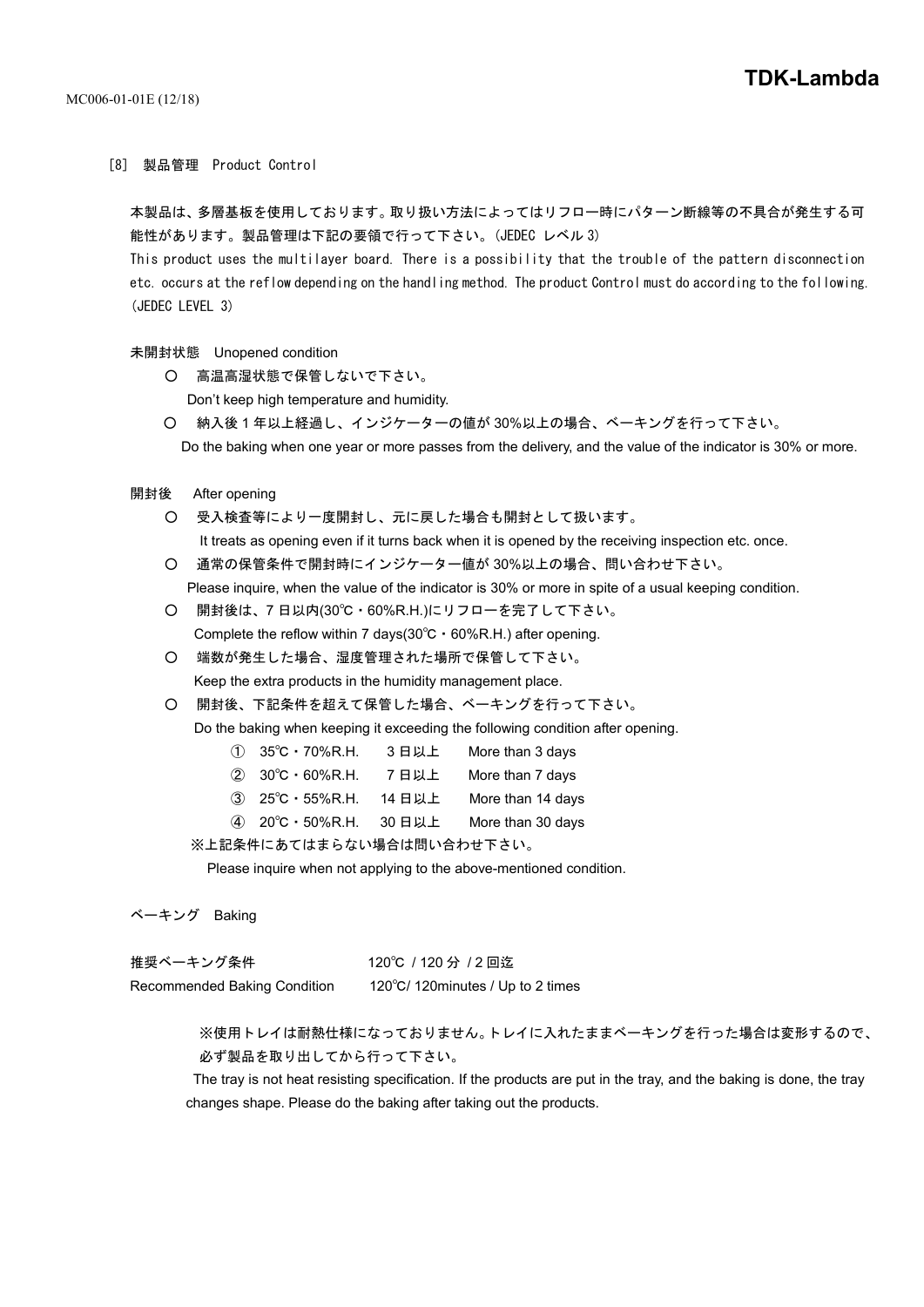[9] 洗浄条件 Washing Conditions

 半田付け後の基板洗浄は、行わないことを推奨しますが、洗浄が必要な場合は、下表に示す条件で実施し て下さい。

 We do not recommend cleaning of board after soldering, but when cleaning becomes necessary, perform it according to the following table.

| 洗浄液                      | 洗浄方法                    | 時間                |  |
|--------------------------|-------------------------|-------------------|--|
| <b>Cleaning Fluid</b>    | <b>Cleaning Method</b>  | Time              |  |
| イソプロピルアルコール              | 超音波60℃                  | $60 \text{ sec.}$ |  |
|                          | Ultrasonic Wave 60°C    |                   |  |
| <b>Isopropyl Alcohol</b> | 冷浴洗浄R.T.                | $60$ sec.         |  |
|                          | Cold Bath Cleaning R.T. |                   |  |
|                          | ベーパー洗浄83℃               | $60 \text{ sec.}$ |  |
|                          | Vapor Cleaning 83°C     |                   |  |

- [10] 各種機能 Auxiliary Functions
- [10]-1 リモートコントロール Remote control
- RC 端子 (10番ピン)により、DC-DC コンバータの動作開始及び停止が可能です。 This product can be turned on or off by using the RC terminal (10 pin). 動作開始:RC 端子オープンまたは-Vin 端子からの電位差 1.2V 以下 On / Start operation: RC terminal is Open or  $(0 \sim 1.2V$  RC to  $-V$ in) 動作停止:RC 端子+Vin 端子と接続または-Vin 端子からの電位差 10V 以上 Off / Stop operation: RC terminal connect to +Vin terminal, or more than 10V. (RC to –Vin)
- [10]-2 出力電圧可変 Output Voltage Adjustment

本製品は、出力可変機能は内蔵しておりません。

This product does not have an output voltage adjustment function.

[10]-3 出力過電流保護機能および低電圧保護機能

Over Current Protection (OCP) and Low Voltage Protection (LVP). 本製品は、出力過電流保護機能と低電圧保護機能が内蔵されております。 (過電流検出点:定格電流の 103%以上) (低電圧保護機能:定格電圧の 90%以下) This product has an over current protection and low voltage protection. (OCP : Works over 103% of rating) (LVP : Works at 90%max of rating)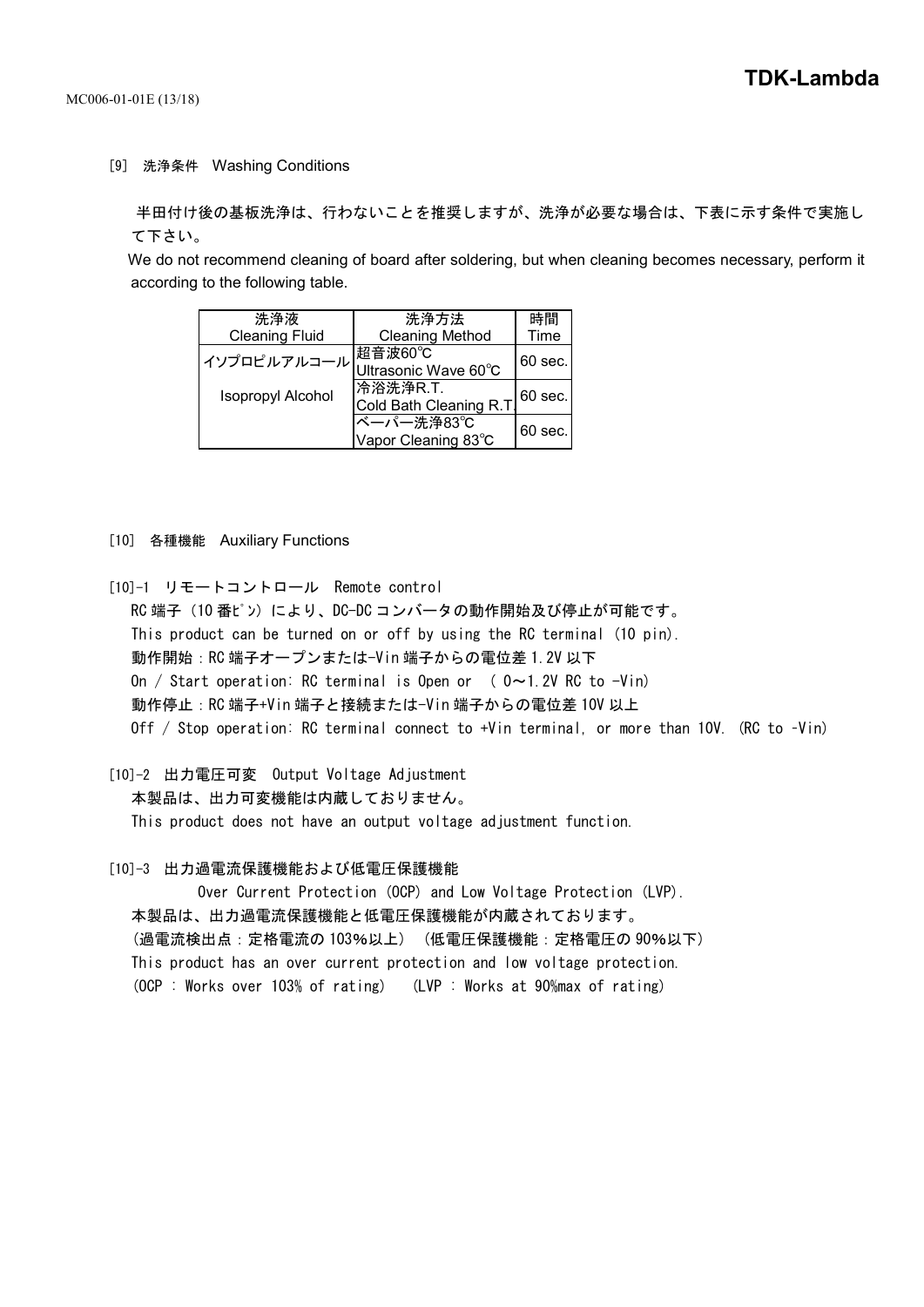[10]-4 出力過電圧保護 Over Voltage Protection(OVP). 本製品は、出力過電圧保護機能を内蔵しております。(過電圧検出点:定格の 115~145%) 電源の故障モードによっては、上限値以上の出力電圧となる場合があります。 外部電圧印加を行いますと、電源が故障することがあります。受入検査などで、出力過電圧保護機能の 試験を行う場合には、当社までお問い合わせ下さい。 This product has an over voltage protection. (OVP: Works at  $115 \sim 145\%$  of rating) There is a possibility of becoming an output voltage more than upper bound value according to the failure mode of the product. There is a possibility that the product breaks down when an external voltage is impressed. Please inquire of our company when you examine the output over voltage protection function by the receiving inspection etc. [10]-5 アラーム(ALM 端子) Alarm(ALM Terminal)

ALM 端子を用いることで、異常状態の有無をモニタする事ができます。 アラーム出力機能を使用しない場合は、ALM 端子をオープンにしてください。 By means of the ALM terminal the presence / absence of an abnormal state can be monitored.

When not using the alarm output function, set the ALM terminal in the open condition. [10]-6 一斉起動・停止(PO 端子) Simultaneous Start-UP/Stop(PO Terminal)

PO 端子を用いることで、複数台のコンバータの起動・停止のタイミングを同期させることができます。 直列あるいは並列運転する場合は、必ずそれぞれの PO 端子同士を接続してください。 一斉起動・停止機能を使用しない場合は、PO 端子をオープンにしてください。 By means of the PO terminal, the start-up  $/$  stop timing of multiple converter units can be synchronized. When using in series or parallel, be sure to connect between each PO terminal. When not using simultaneous start-up / stop function, set the PO terminal in the open condition.

[10]-7 直列運転 Series Operation

本製品は、同一機種同士での直列運転が可能です。

直列運転の最大接続台数は 2 台です。

These products can operate models of the same type in series. The maximum number of products that can be operated in series is 2pcs.

[10]-8 並列運転 Parallel Operation

本製品は、同一機種同士での並列運転が可能です。

並列運転の最大接続台数は 10 台です。

For this product, it is possible to operate models of the same type in parallel. The maximum number of converters that can be operated in parallel is 10pcs.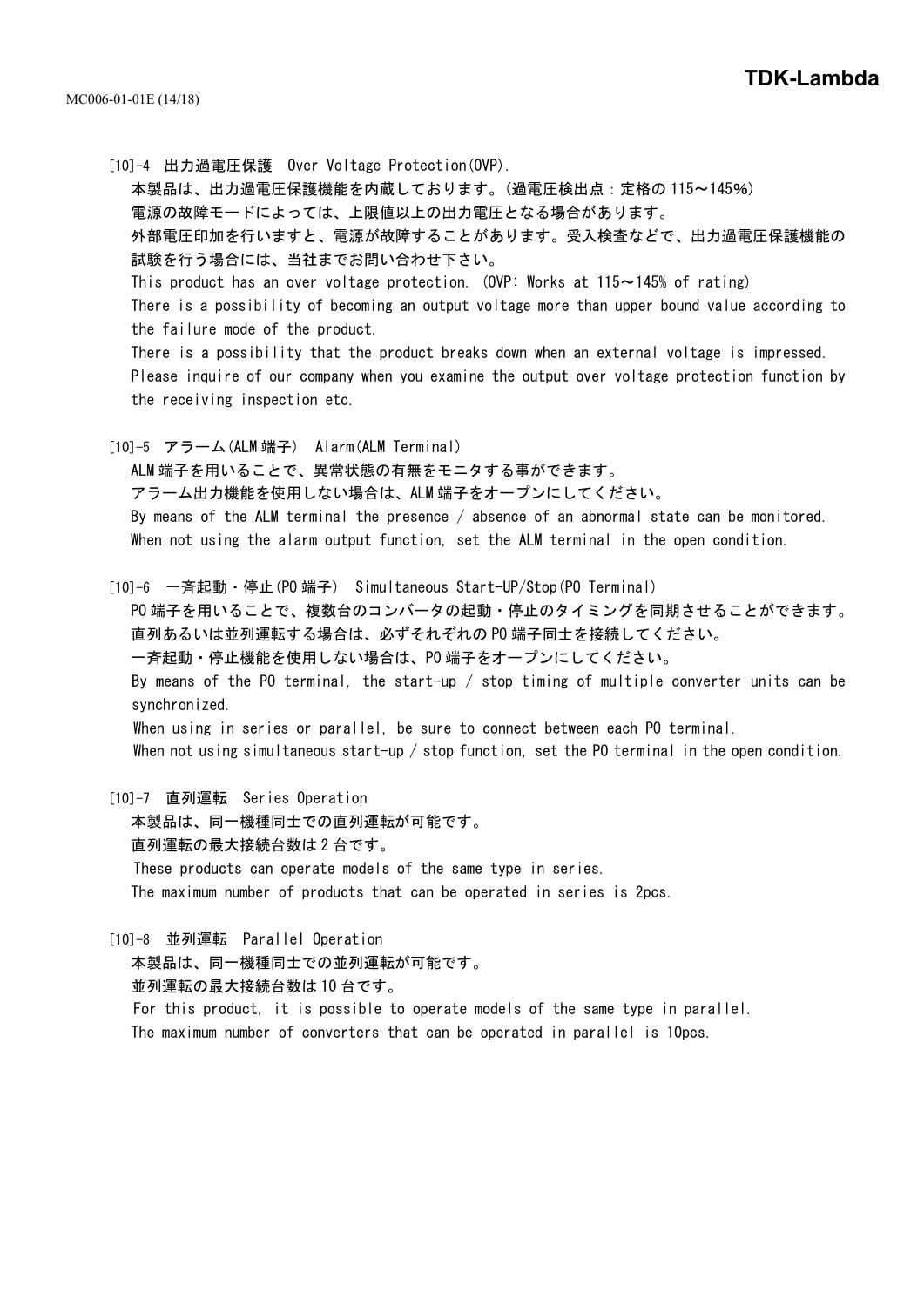[10]-9 入力回路保護機能 Input circuit protection

本製品は、入力ヒューズを内蔵しておりません。使用時は、入力端子の外に保護用ヒューズを設置して 下さい。(下表参照)

- ・ ヒューズは、-Vin 側を GND とする場合は+Vin 側に、+Vin 側を GND とする場合は-Vin 側に入 れてください。
- ・ ヒューズが溶断した場合は、アラーム信号は出力されません。
- ・ 入力電源容量はヒューズ容量以上に設定願います。ヒューズ容量以下ではヒューズが溶断しな い場合があります。

This product has no built-in input fuse. , Please connect the fuse for protection DC to DC converter input line. (Refer to the following table.)

- ・ Put the fuse on the +Vin side when the –Vin side is used for GND, and on the –Vin side when the +Vin side is used for GND
- ・ When the fuse breaks, the Alarm Signal does not operate.
- ・ Please set the input power source capacity to Fuse Capacity or higher. If it is less than Fuse Capacity, the fuse cannot terminate the power source.

| 品名<br><b>Product Name</b>      | CC30-24xxSxx-E |
|--------------------------------|----------------|
| ヒューズ容量<br><b>Fuse Capacity</b> |                |

[10]-10 シャットダウン時のリセット条件 Method of reset

下記の条件により、シャットダウン状態をリセットすることができます。

When this product shut down,it reset as follows.

○ 入力電圧を 100mS 以上の時間 10V 以下にします。 Vin<10V at t>100mS



○ リモート端子を 100mS 以上の時間 10V 以上にします。 Vrc>10V at t>100mS



Fig6 Reset condition (Vrc)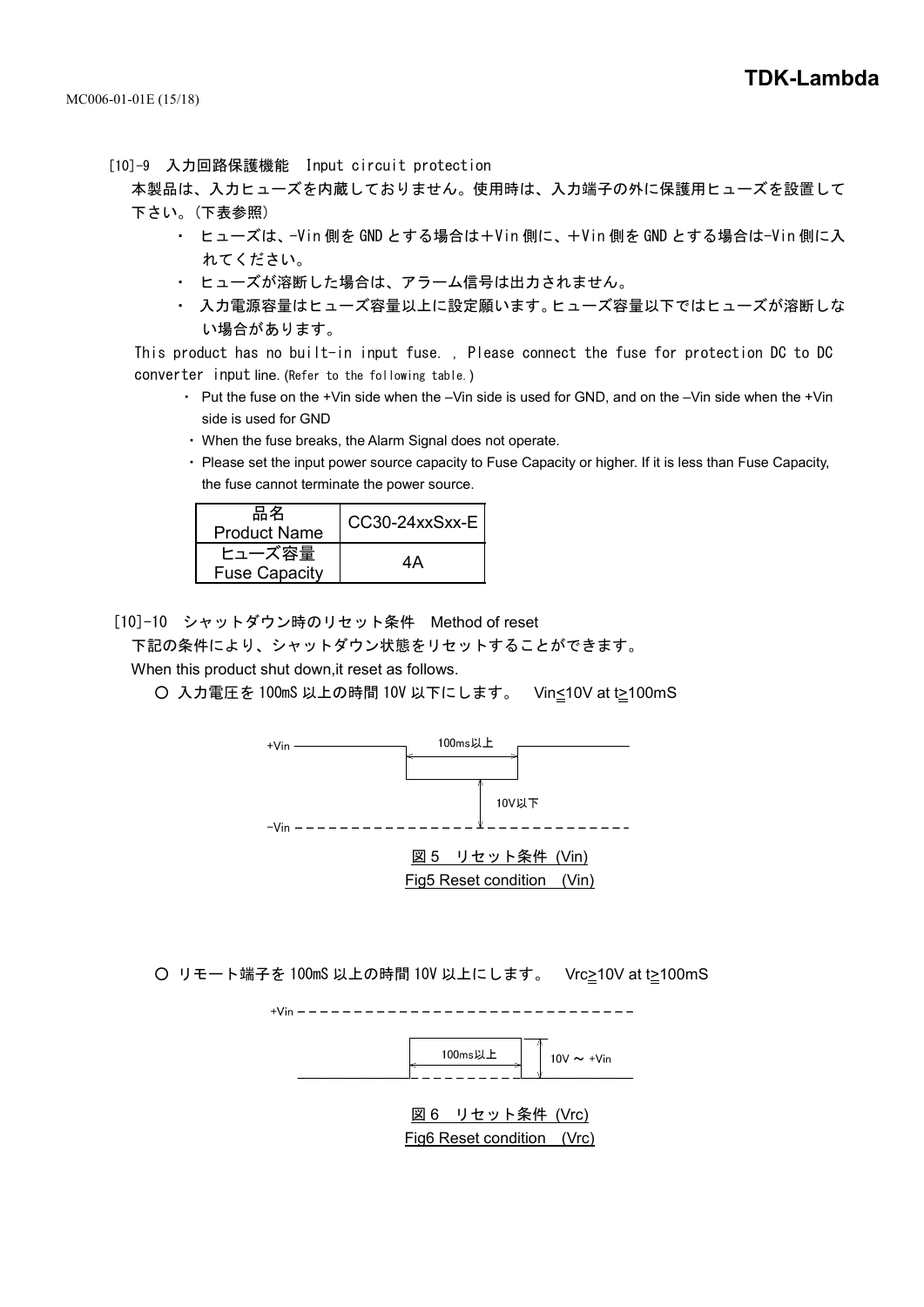- [11] 環境対応 Environment 本製品はRoHS指令対応製品です。 This product complies with the RoHS Directive.
- [12] 安全規格対応 Safety 本製品は以下の安全規格認定品である。 This product has acquired safety standards. UL62368-1, CSA62368-1, EN62368-1, UL60950-1, CSA60950-1, EN60950-1 (60950-1 の有効期限 : 2020 年 12 月 20 日) (Expire date of 60950-1 : 20/12/2020 )
- [13] 個別の注意事項 Other Precautions
- 本製品は外部にコンデンサを接続しなくても動作しますが、更にノイズを低減したい場合や パターンの引き回しが長い場合に、下表の容量範囲内で出力にコンデンサを接続することが可能です。 This product will work without an external capacitor. In order to reduce output ripple noise, a capacitor can be added to the output of the converter.

| 製品名 Product Name | 出力コンデンサ Cout         |
|------------------|----------------------|
| CC30-2403Sxx-E   |                      |
| CC30-2405Sxx-E   | $0.1 - 4700 \,\mu$ F |
| CC30-2412Sxx-E   |                      |
| CC30-2415Sxx-E   | $0.1 - 2200 \mu F$   |

○ 和文を優先言語とします。

A Japanese sentence is a priority language.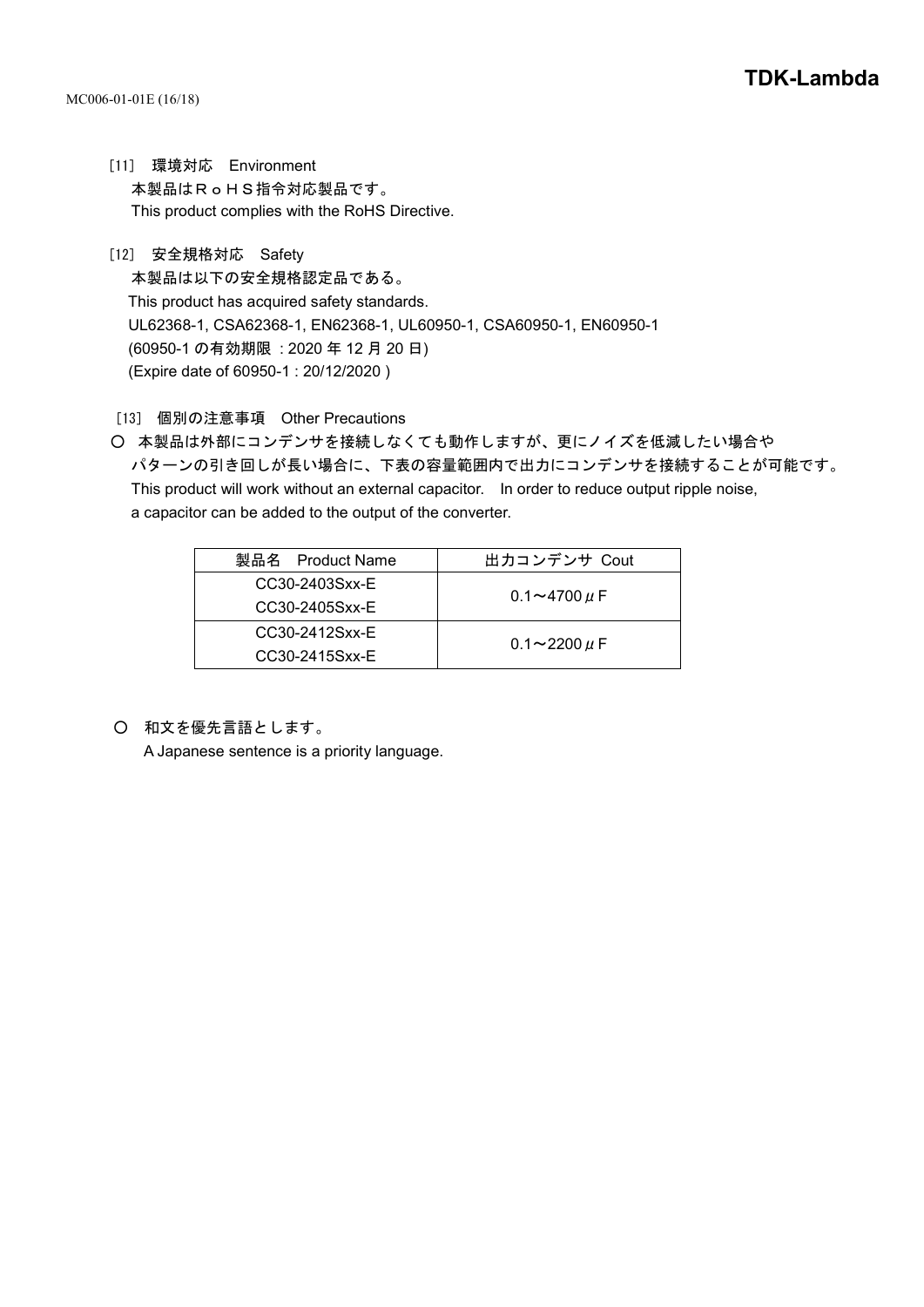